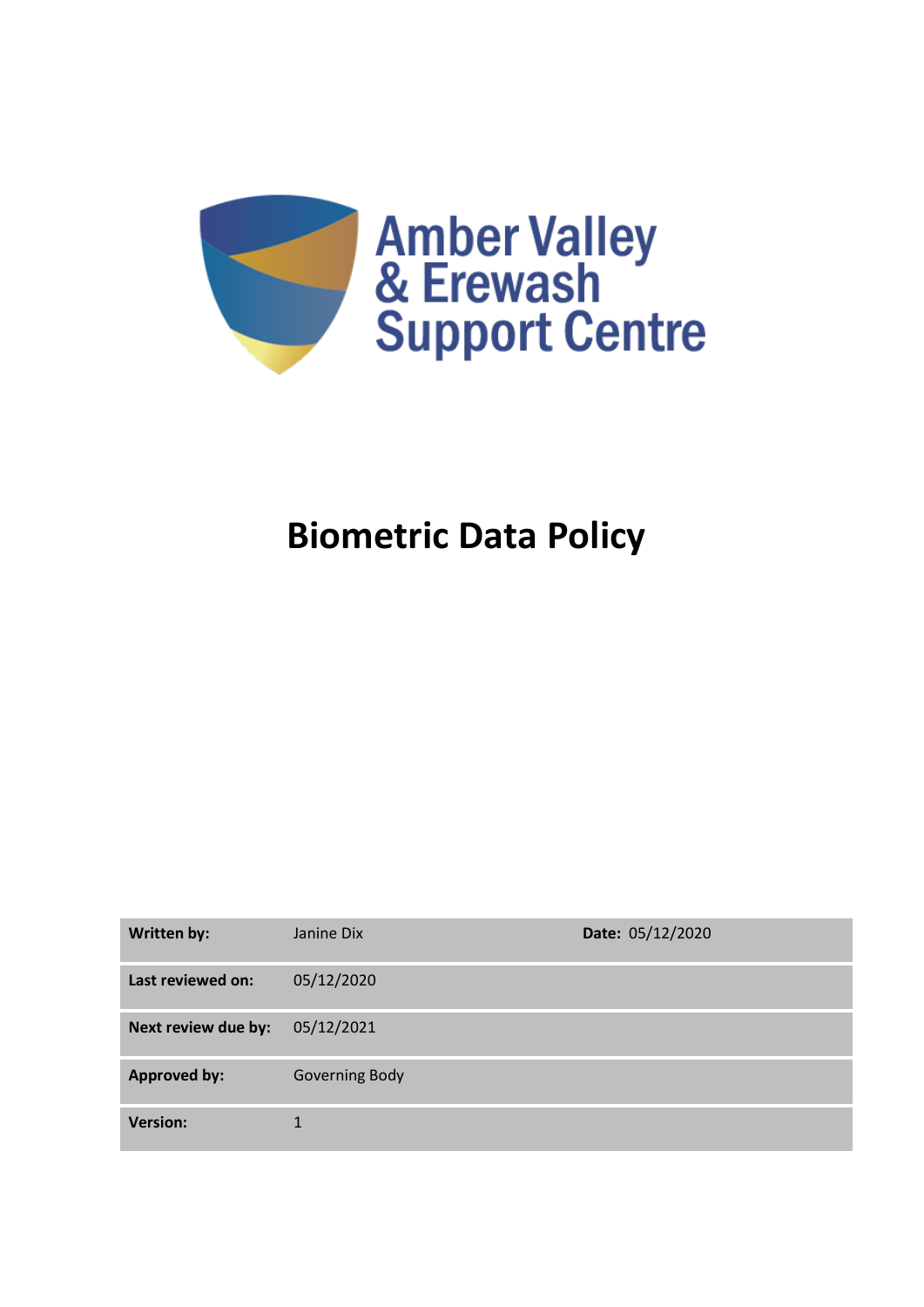The Amber valley and Erewash Support Centre is committed to protecting the personal data of all its pupils and staff, this includes any biometric data we collect and process. **We do not currently collect or process biometric data and do not use such a system in our academy.**

However, if we are to consider this in the future then we would store and process data in accordance with relevant legislation and guidance to ensure the data and the rights of individuals are protected.

This policy outlines the procedures that academies should follow when collecting and processing biometric data and emphasises our awareness of such legislation.

# **BIOMETRIC INFORMATION AND THE LEGAL FRAMEWORK**

This policy has due regard to all relevant legislation and guidance including, but not limited to, the following:

- Protection of Freedoms Act 2012
- Data Protection Act 2018 –
- General Data Protection Regulation (GDPR) –
- DfE (2018) 'Protection of biometric information of children in schools and colleges'

This policy operates in conjunction with the Data Protection policy

#### **DEFINITIONS**

Biometric data: personal information about an individual's physical or behavioural characteristics that can be used to identify that person, including their fingerprints, facial shape, retina and iris patterns, and hand measurements.

Automated biometric recognition system: a system which measures an individual's physical or behavioural characteristics by using equipment that operates 'automatically' (i.e. electronically). Information from the individual is automatically compared with biometric information stored in the system to see if there is a match in order to recognise or identify the individual.

Processing biometric data: processing biometric data includes obtaining, recording or holding the data or carrying out any operation on the data including disclosing it, deleting it, organising it or altering it.

An automated biometric recognition system processes data when recording pupils/staff biometric data, e.g. taking measurements from a fingerprint via a fingerprint scanner.

Storing pupils/staff biometric information on a database - using pupils/staff biometric data as part of an electronic process, e.g. by comparing it with biometric information stored on a database to identify or recognise pupils.

Special category data: personal data which the GDPR says is more sensitive, and so needs more protection – where biometric data is used for identification purposes, it is considered special category data.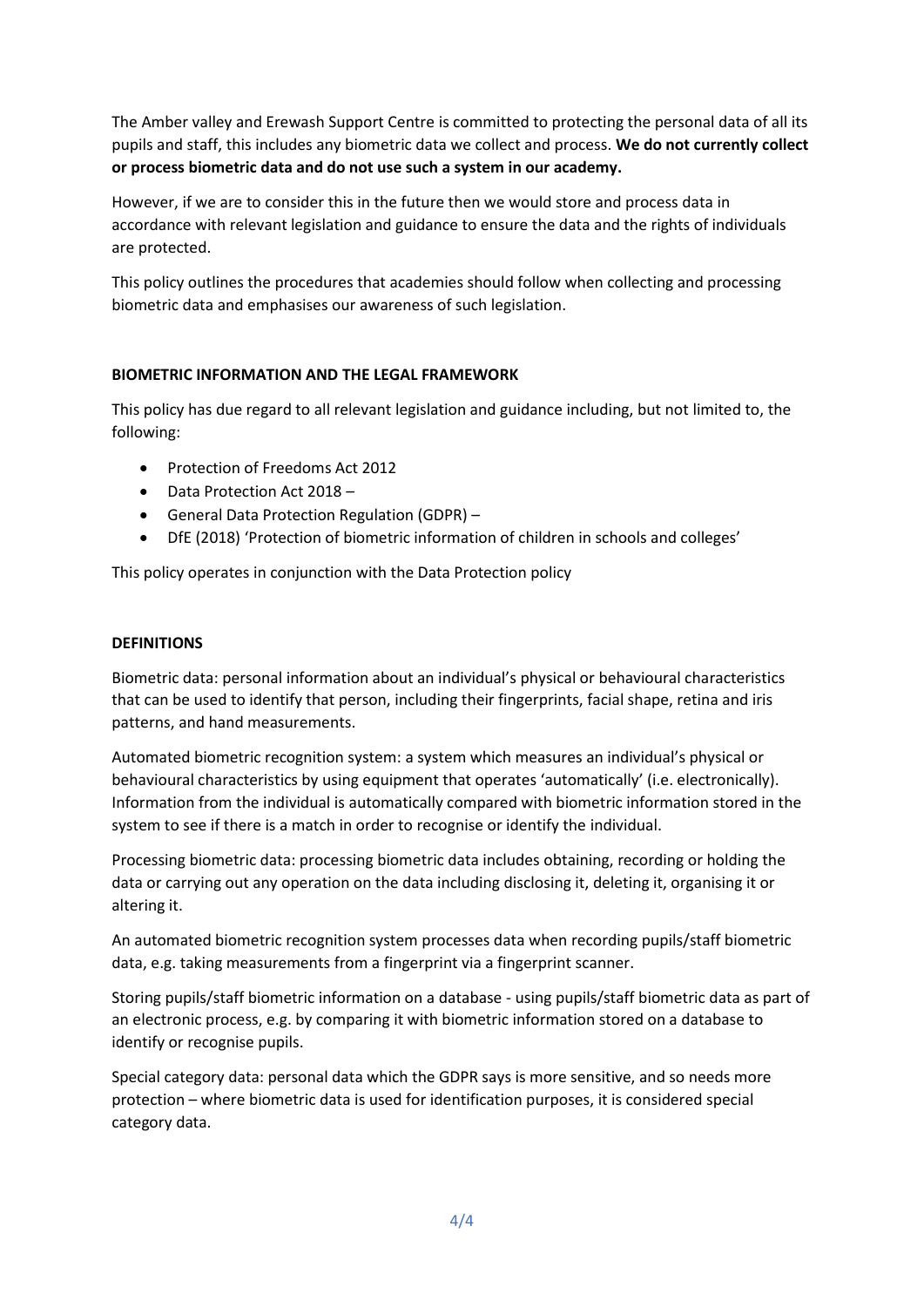#### **ROLES AND RESPONSIBILITIES**

The Headteacher is responsible for reviewing this policy on an annual basis and for ensuring the provisions in this policy are implemented consistently if a biometric data system is used in the academy.

The data protection officer (DPO) is responsible for the monitoring of the academy's compliance with data protection legislation in relation to the use of any biometric data and advising on when it is necessary to undertake a data protection impact assessment (DPIA) in relation to the academy's biometric system. The DPO is also the first point of contact for the ICO and for individuals whose data is processed by the academy and connected third parties.

The Governing Body will ensure that the academy complies with the appropriate legislation if using a biometric data system. The policy will be approved by the Governing Body annually.

# **DATA PROTECTION IMPACT ASSESSMENTS (DPIAS)**

Prior to processing biometric data or implementing a system that involves processing biometric data, academies should ensure that a DPIA is carried out. The DPO should oversee and monitor the process of carrying out the DPIA. The DPIA should:

- describe the nature, scope, context and purposes of the processing.
- Assess necessity, proportionality and compliance measures.
- Identify and assess risks to individuals.
- Identify any additional measures to mitigate those risks.

When assessing levels of risk, the likelihood and the severity of any impact on individuals should be considered. If a high risk is identified that cannot be mitigated, the DPO should consult the ICO before the processing of the biometric data begins. The ICO will provide the academy with a written response (within eight weeks or 14 weeks in complex cases) advising whether the risks are acceptable, or whether the academy needs to take further action. In some cases, the ICO may advise the academy to not carry out the processing. An academy should adhere to any advice from the ICO.

#### **PROVIDING CONSENT/OBJECTING**

The obligation to obtain consent for the processing of biometric information of children under the age of 18 is not imposed by the Data Protection Act 2018 or the GDPR. Instead, the consent requirements for biometric information is imposed by section 26 of the Protection of Freedoms Act 2012. Where an academy uses pupils and staff biometric data as part of an automated biometric recognition system (e.g. using pupils' fingerprints to receive academy dinners instead of paying with cash), an academy should comply with the requirements of the Protection of Freedoms Act 2012.

Written consent should be sought from at least one parent of the pupil before an academy collects or uses a pupil's biometric data. The name and contact details of the pupil's parents should be taken from an academy's admission register. Where the name of only one parent is included on the admissions register, the Headteacher should consider whether any reasonable steps can or should be taken to ascertain the details of the other parent. An academy does not need to notify a particular parent or seek their consent if it is satisfied that the parent cannot be found, e.g. their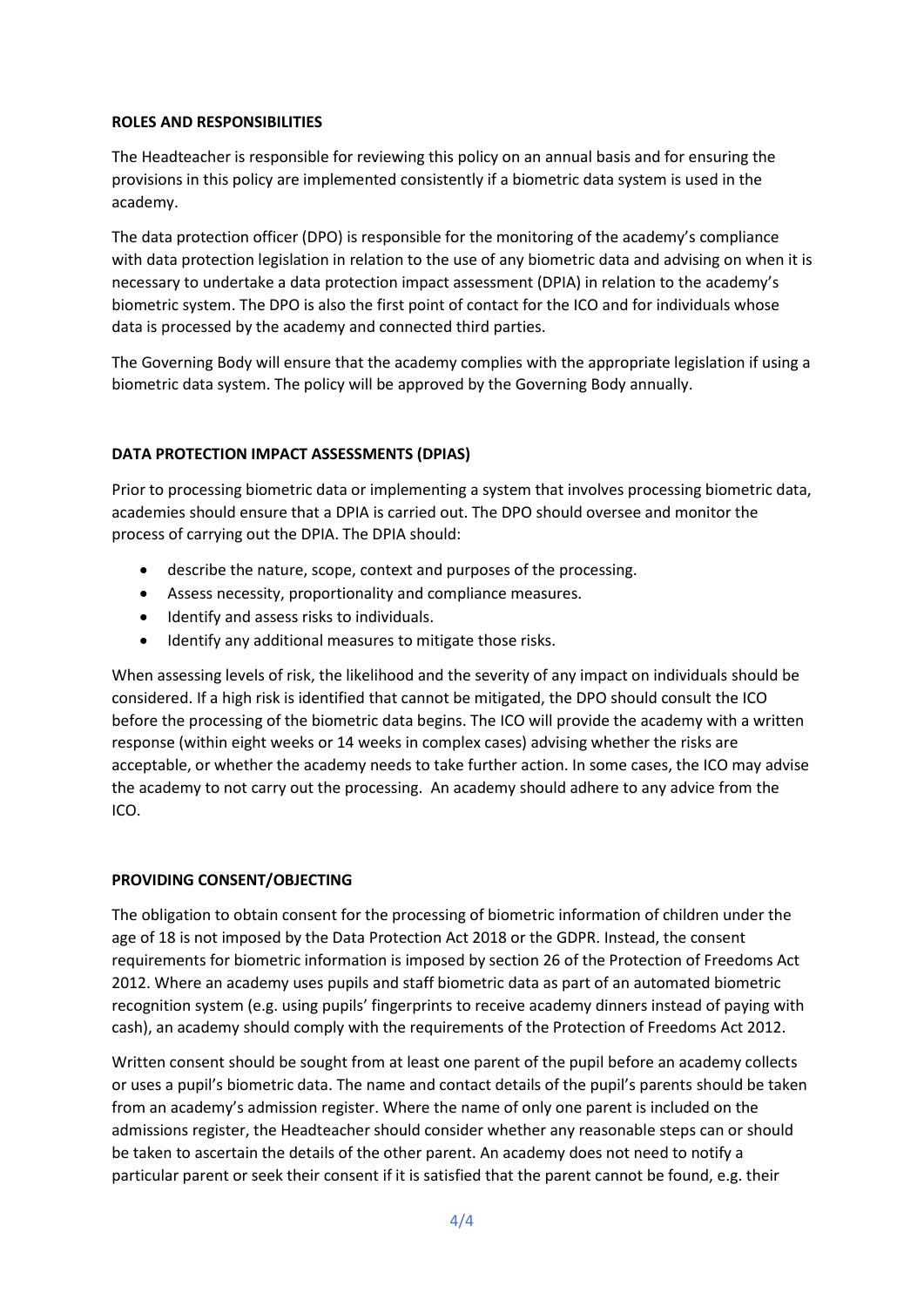whereabouts or identity is not known or if the parent lacks the mental capacity to object or consent. One contact is also acceptable if the welfare of the pupil requires that a particular parent is not contacted, e.g. where a pupil has been separated from an abusive parent who must not be informed of the pupil's whereabouts. It is otherwise not reasonably practicable for a particular parent to be notified or for their consent to be obtained.

Where neither parent of a pupil can be notified for any of the reasons, consent should be sought from the following individuals or agencies as appropriate:

- If a pupil is being 'looked after' by the LA or is accommodated or maintained by a voluntary organisation, the LA or voluntary organisation should be notified and their written consent obtained.
- If the above does not apply, then notification should be sent to all those caring for the pupil and written consent obtained from at least one carer before the pupil's biometric data can be processed.

Notification sent to parents and other appropriate individuals or agencies will include information regarding the following:

- Details about the type of biometric information to be taken
- How the data will be used
- The parent's and the pupil's right to refuse or withdraw their consent
- The academy's duty to provide reasonable alternative arrangements for those pupils whose information cannot be processed

An academy will not process the biometric data of a pupil under the age of 18 in the following circumstances:

- The pupil (verbally or non-verbally) objects or refuses to participate in the processing of their biometric data
- No parent or carer has consented in writing to the processing
- A parent has objected in writing to such processing, even if another parent has given written consent

Parents and pupils can object to participation in an academy's biometric system or withdraw their consent at any time. Where this happens, any biometric data relating to the pupil that has already been captured should be deleted.

If a pupil objects or refuses to participate, or to continue to participate, in activities that involve the processing of their biometric data, an academy should ensure that the pupil's biometric data is not taken or used as part of a biometric recognition system, irrespective of any consent given by the pupil's parent.

Where staff members or other adults use an academy's biometric system, consent should be obtained from them before they use the system.

Staff and other adults can object to taking part in an academy's biometric system and can withdraw their consent at any time. Where this happens, any biometric data relating to the individual that has already been captured should be deleted.